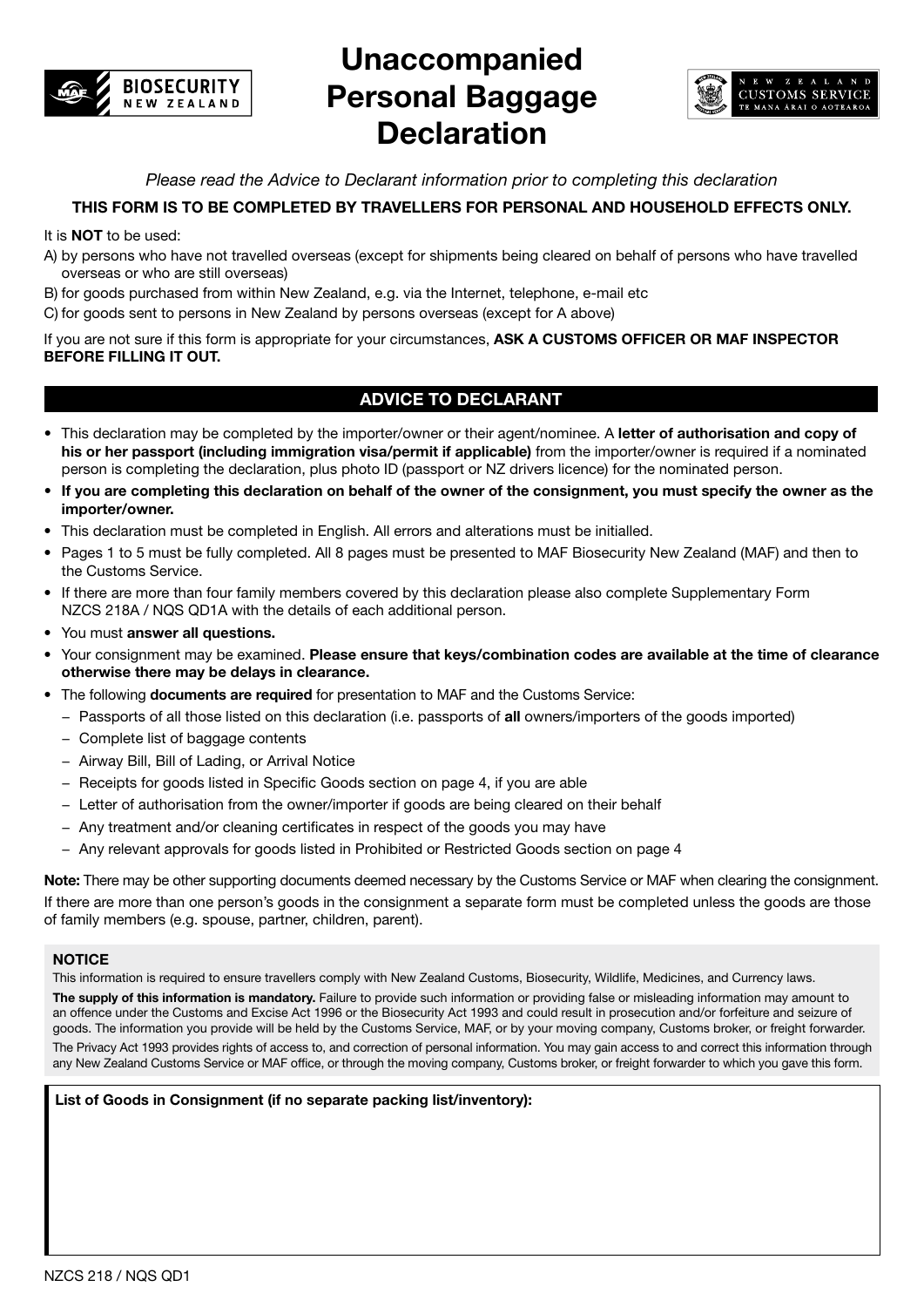## **PERSONAL DETAILS OF IMPORTER OF THE GOODS**

| Family Name:                                   | Given or First Names:               |                                                                                                                                                                                | Date of Birth: |                                         |
|------------------------------------------------|-------------------------------------|--------------------------------------------------------------------------------------------------------------------------------------------------------------------------------|----------------|-----------------------------------------|
| Nationality:                                   | Passport Number:                    |                                                                                                                                                                                | Occupation:    |                                         |
| Residential Address or Intended Address in NZ: |                                     | <b>Countries Resided in up to two</b><br><b>Countries Visited up to two months</b><br>prior to arrival in NZ and prior to<br>to baggage being packed:<br>baggage being packed: |                | months prior to arrival in NZ and prior |
| Contact Phone No.:                             | Name of Agent in NZ, if applicable: |                                                                                                                                                                                |                |                                         |

## **CONSIGNMENT INFORMATION**

| Flight/Ship:     | Voyage No.:   | Airway Bill/Bill of Lading No.: | Date of Arrival of Goods: |
|------------------|---------------|---------------------------------|---------------------------|
| Port of Arrival: | Gross Weight: | No. & Type of Packages:         | l Container No.:          |

## **OTHER FAMILY MEMBERS COVERED BY THIS DECLARATION**

| Family Name:                                                                                                                            | Given or First Names:                                                          | Date of Birth:                                         |                        |  |
|-----------------------------------------------------------------------------------------------------------------------------------------|--------------------------------------------------------------------------------|--------------------------------------------------------|------------------------|--|
| Nationality:                                                                                                                            | Passport Number:                                                               | Occupation:                                            |                        |  |
| Family Name:                                                                                                                            | Given or First Names:                                                          | Date of Birth:                                         |                        |  |
| Nationality:                                                                                                                            | Passport Number:                                                               | Occupation:                                            |                        |  |
| Family Name:                                                                                                                            | Given or First Names:                                                          | Date of Birth:                                         |                        |  |
| Nationality:                                                                                                                            | Passport Number:                                                               | Occupation:                                            |                        |  |
| <b>The</b><br>(number and type of packages)<br>unaccompanied personal and/or household effects that have an insured / assessed value of | (please delete one)                                                            | which make up this consignment contain bona fide<br>\$ | (NZ dollar value)      |  |
| Yes ( )<br>No.<br>(                                                                                                                     | Are you fully aware of the contents of the whole consignment?                  |                                                        |                        |  |
| Yes $($ $)$<br>(<br>No.                                                                                                                 | Do you have a list of the contents/packing list?                               |                                                        |                        |  |
| Pages                                                                                                                                   | If so, what is the total number of pages of the list of contents/packing list? |                                                        |                        |  |
| Do you have any treatment/cleaning/Government certificates for any items?<br>No<br>(<br>Yes $\langle \rangle$                           |                                                                                |                                                        |                        |  |
| If so, please specify:                                                                                                                  |                                                                                |                                                        |                        |  |
|                                                                                                                                         | <b>IMPORTER/OWNER'S ARRIVAL OR INTENDED ARRIVAL IN NEW ZEALAND</b>             |                                                        |                        |  |
| The importer/owner arrived / intends to arrive in New Zealand on<br>(please delete one)                                                 | (actual date or estimated date)                                                | from                                                   | (country of departure) |  |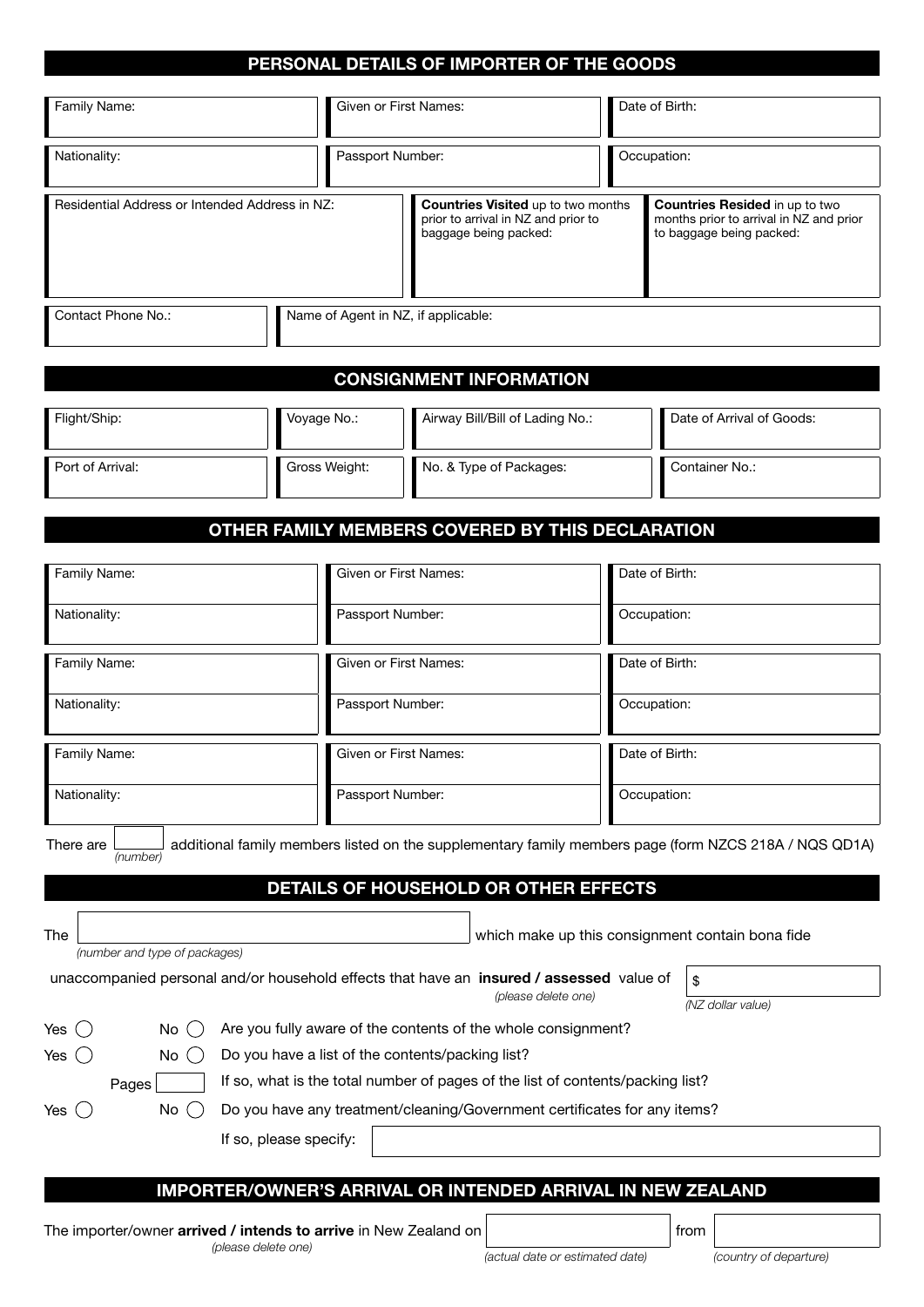## **ARRIVAL STATUS**

The importer's/owner's "arrival status" is: *Please tick as appropriate.*

| Ref:           | Person is arriving in New Zealand                                                                                         |
|----------------|---------------------------------------------------------------------------------------------------------------------------|
| A              | to take up permanent residence for the first time and has the legal authority to do so (i.e. Permanent residence granted) |
| B1             | to resume permanent residence after an absence of <b>more than</b> 21 months                                              |
| <b>B2</b>      | to resume permanent residence after an absence of less than 21 months (e.g. returning from a brief holiday/trip overseas) |
| W1             | to take up a work contract of <b>more than</b> 12 months and has the legal authority to do so                             |
| W2             | to take up a work contract of less than 12 months and has the legal authority to do so                                    |
| S <sub>1</sub> | to take up a course of study for <b>more than</b> 12 months and has the legal authority to do so                          |
| S <sub>2</sub> | to take up a course of study for less than 12 months and has the legal authority to do so                                 |
| V1             | as a New Zealand national visiting temporarily (e.g. on holiday in NZ, visiting friends/family)                           |
| V2             | as a foreign national visiting temporarily (e.g. on holiday in NZ, visiting friends/family)                               |
|                |                                                                                                                           |

If the arrival status above is B1 or B2 above, please state the original departure date from New Zealand:

### **GOODS OF BIOSECURITY INTEREST**

New Zealand operates very strict Biosecurity procedures at the border to prevent the introduction of pests and diseases of animals and plants that may adversely effect our economy, environment or human health. Consider all questions carefully and answer correctly. Failure to do so could result in unwanted pests and diseases being introduced which could significantly harm New Zealand and New Zealanders.

Attempting to possess, or possession of unauthorised goods, may constitute an offence pursuant to section 154 of the Biosecurity Act 1993. **Every person who commits an offence is liable, upon conviction, to imprisonment for a term not exceeding 5 years, a fine not exceeding NZ\$100,000, or both.**

**If you are unsure about any items, please ask a MAF Inspector.**

**Unaccompanied personal effects must not be opened without MAF Biosecurity New Zealand authorisation.** This includes the container, crates, bags, boxes and any luggage. Failure to comply may constitute an offence pursuant to section 154 of the Biosecurity Act 1993.

It is the responsibility of the importer/owner or agent applying for the clearance of goods to arrange an inspection date and time with MAF Biosecurity New Zealand by visiting or telephoning the local MAF Biosecurity New Zealand office.

#### **Who packed the personal effects?**

| Importer (  | Removal Company ()                                    | Other $($<br>Please specify:                                                                                                                                                                                                                                                                                            |
|-------------|-------------------------------------------------------|-------------------------------------------------------------------------------------------------------------------------------------------------------------------------------------------------------------------------------------------------------------------------------------------------------------------------|
|             | <b>DOES THIS BAGGAGE CONTAIN ANY?</b>                 |                                                                                                                                                                                                                                                                                                                         |
| Yes $($ $)$ | $No$ ( )<br>Please specify items<br>and box number(s) | • Food of any kind (dried, fresh, frozen, preserved, cooked, uncooked)                                                                                                                                                                                                                                                  |
| Yes (       | $No$ ( $\overline{a}$                                 | <b>Animal products or Animals, including but not limited to:</b> Meat (fresh or dried), eggs, dairy<br>products, honey, skins, fur, feathers, bone, wool, hair, hunting trophies, fish/shell fish (fresh dried, or frozen),<br>Chinese traditional medicines, shells and coral, ivory                                   |
|             | Please specify items<br>and box number(s)             |                                                                                                                                                                                                                                                                                                                         |
| Yes         | No.                                                   | Plants or plant products, including but not limited to: Fresh or dried fruit and cones, vegetables,<br>plants/flowers live and dried, plant cuttings and bud wood, bulbs or roots, seeds, pine antique and/or handcrafted<br>wooden ornaments/carvings, cane, bamboo, basket ware, straw, Chinese traditional medicines |
|             | Please specify items<br>and box number(s)             |                                                                                                                                                                                                                                                                                                                         |
| Yes         | No                                                    | Equipment used with animals and/or plants, including but not limited to: Veterinary<br>equipment/products, fishing gear, fish farming equipment, saddlery, work boots/clothing, pet bedding,<br>gardening equipment/products and forestry equipment                                                                     |
|             | Please specify items<br>and box number(s)             |                                                                                                                                                                                                                                                                                                                         |
| Yes (       | No (                                                  | Miscellaneous items such as: Used; Vacuum cleaners, spiked, studded or sprigged footwear (e.g. golf<br>shoes, soccer boots), hiking boots, soiled footwear, water sports equipment, bicycles, boats, Vehicles/car parts,<br>camping equipment/tents, barbeques. Any: Christmas and/or Easter decorations, Pooja items   |
|             | Please specify items<br>and box number(s)             |                                                                                                                                                                                                                                                                                                                         |
|             |                                                       | WHILE OUTSIDE NEW ZEALAND HAVE ANY OF THE GOODS IN YOUR CONSIGNMENT.                                                                                                                                                                                                                                                    |
| Yes         | $No$ ( )                                              | Been in contact with any animals?                                                                                                                                                                                                                                                                                       |
| Yes         | $No$ ( $\overline{a}$                                 | • Been used/stored in any rural areas including wilderness areas?                                                                                                                                                                                                                                                       |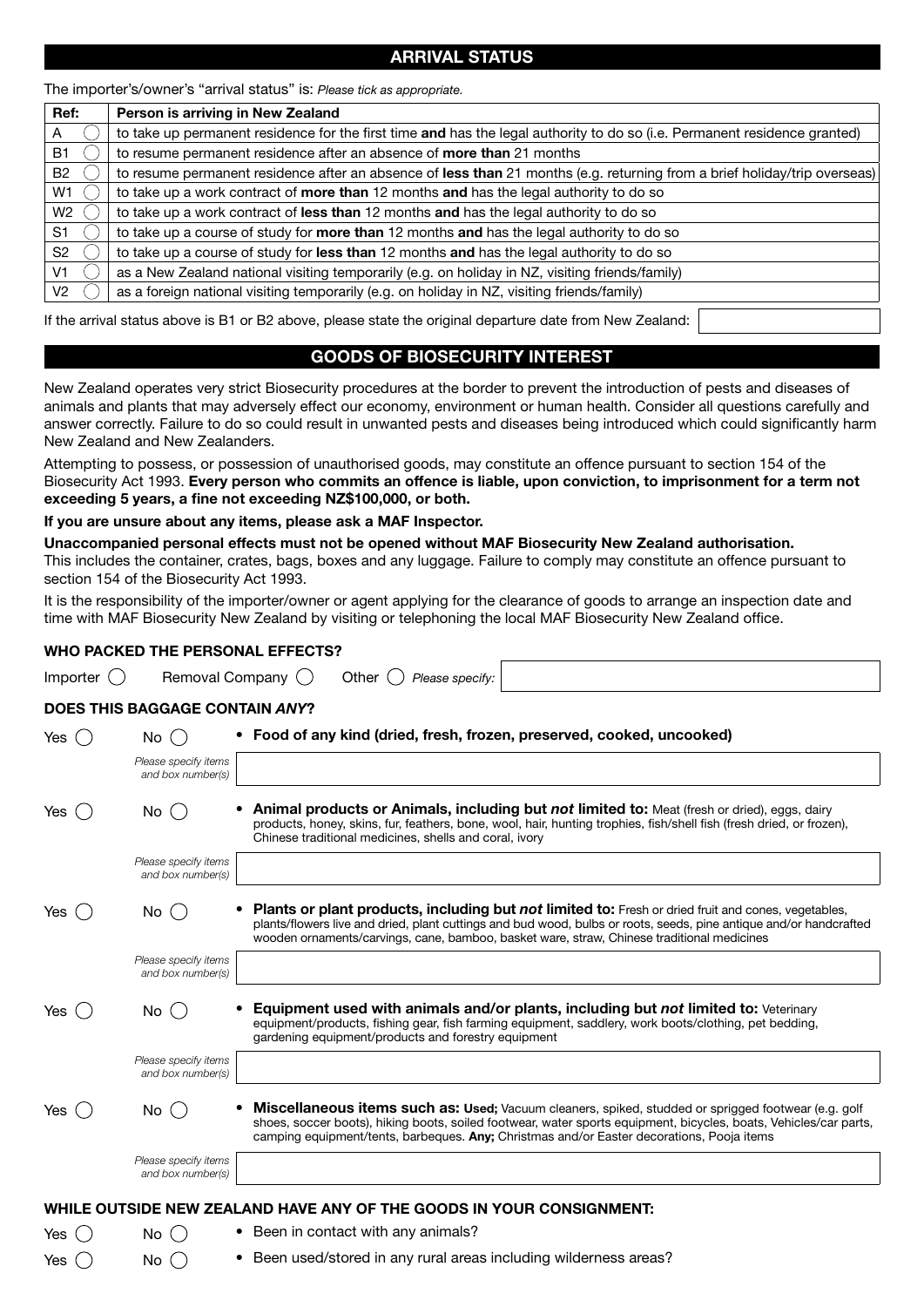|                                                              | GUUDU UI UUUTUUU IITEITEUT      |                                                                                                                                                                                                                                                         |  |  |  |  |
|--------------------------------------------------------------|---------------------------------|---------------------------------------------------------------------------------------------------------------------------------------------------------------------------------------------------------------------------------------------------------|--|--|--|--|
| DOES THE CONSIGNMENT CONTAIN PROHIBITED OR RESTRICTED GOODS? |                                 |                                                                                                                                                                                                                                                         |  |  |  |  |
| Yes (                                                        | No (                            | <b>Articles manufactured from wildlife</b> including but not limited to: reptiles, snakes, elephants,<br>rhinoceroses, hippopotamuses, members of the cat family, whales, dolphins, zebras, antelope, deer, birds,<br>feathers, coral or shells         |  |  |  |  |
| Yes $($                                                      | No (                            | <b>Medicines of any kind</b>                                                                                                                                                                                                                            |  |  |  |  |
| Yes (                                                        | $No$ ( $\overline{\phantom{a}}$ | <b>Controlled drugs</b> other than prescribed medicines including but not limited to: LSD, heroin, cocaine,<br>cannabis, ecstasy, steroids, human growth hormone, or performance-enhancing drugs, precursor substances                                  |  |  |  |  |
| Yes(                                                         | No (                            | Objectionable/Indecent articles of any kind in any format including but not limited to: child<br>pornography, material depicting bestiality, or material which may promote, incite, or instruct in matters of crime<br>or violence, or misuse of a drug |  |  |  |  |
| Yes (                                                        | No (                            | <b>Ornamental Pipes</b> including Sheesha Pipes, Hookah Pipes and other cannabis or methamphetamine utensils                                                                                                                                            |  |  |  |  |
| Yes (                                                        | No (                            | • Weapons of any kind including but not limited to: firearms or parts thereof, replica firearms, bayonets,<br>daggers, sword sticks, spring-bladed knives, or knuckle dusters                                                                           |  |  |  |  |
|                                                              |                                 |                                                                                                                                                                                                                                                         |  |  |  |  |

**GOODS OF CUSTOMS INTEREST**

#### *If you have answered YES to any of the above questions please list the items below.*

You may be required to provide supporting documents to import these goods e.g. permits, doctor's certificates etc.

#### **DOES THE CONSIGNMENT CONTAIN ANY OF THE FOLLOWING SPECIFIC ITEMS?**

| Yes(        | No (     | Cigarettes, cigars, tobacco, or alcoholic liquor                                                                                                                                                                                   |
|-------------|----------|------------------------------------------------------------------------------------------------------------------------------------------------------------------------------------------------------------------------------------|
| Yes $($     | $No$ ( ) | <b>Goods for commercial purposes</b> (including goods for sale, lease, hire, exchange, or use in your own business)                                                                                                                |
| Yes $($     | $No$ ( ) | <b>New goods</b> – note that for importer/owner arrival status B2, W2, S2, V1, or V2 (see page 3) new goods are<br>classified as any goods purchased outside New Zealand or from a duty free source – other than personal clothing |
| Yes ( )     | No ( )   | <b>Unused goods</b> - being goods that you (or your family) own but have never used or unused gifts to you                                                                                                                         |
| Yes $($     | $No$ ( ) | Gifts intended for other persons                                                                                                                                                                                                   |
| Yes $($ $)$ | No ( )   | Goods belonging to any person not listed on this declaration                                                                                                                                                                       |
| Yes ( )     | $No$ ( ) | Motor vehicle(s), motorcycle(s), caravan(s), trailer(s), watercraft, or aircraft<br>(Supporting documents must be presented, e.g. receipts, ownership papers etc.)                                                                 |
| Yes (       | No (     | Cash in any currency to the value of NZ\$10,000 or more                                                                                                                                                                            |

*If you have answered YES to any of the items listed above, or are in doubt whether any particular effects should be declared, please give details of these items below or attach a separate schedule.*

*Supporting documents may be required e.g. receipts*

| Date of Purchase | Price Paid (in \$NZ) Description of Goods |
|------------------|-------------------------------------------|
|                  |                                           |
|                  |                                           |
|                  |                                           |
|                  |                                           |
|                  |                                           |
|                  |                                           |
|                  |                                           |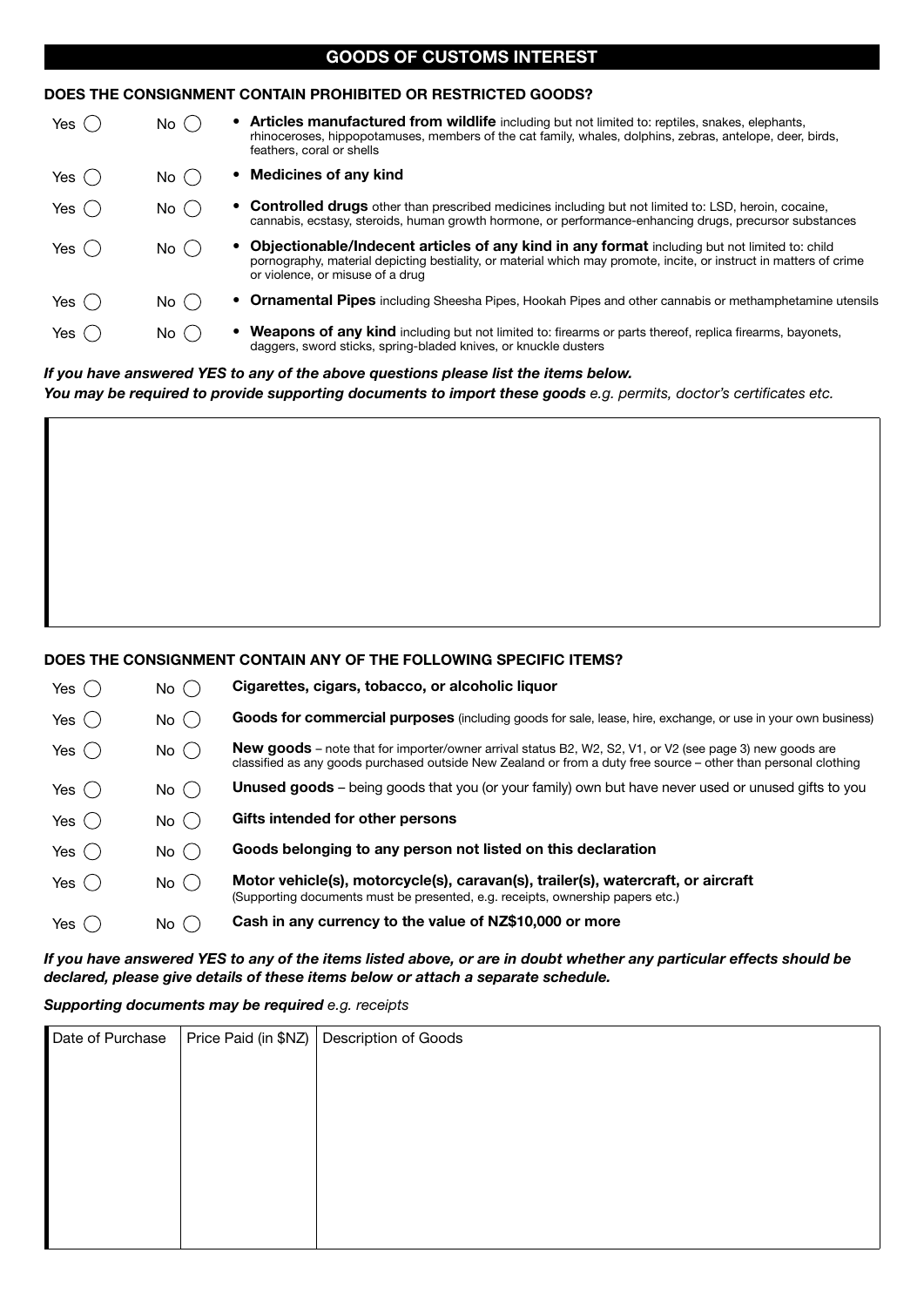#### **Please ask a Customs Officer or MAF Inspector if you are unsure or unclear about any aspect of this form**

## **DECLARATION BY THE IMPORTER/OWNER OF THE GOODS**

*(full name)*

I

being the importer/owner of the goods, hereby declare that I have read and understood all the questions contained in this form, and that the information provided is true, correct and complete. I acknowledge that it is an offence under the Biosecurity Act 1993 to open or remove goods which do not have Biosecurity Clearance. I also understand the information will be used to prepare an import entry to obtain clearance of the goods from the Customs Service and MAF Biosecurity New Zealand. Failure to comply may constitute an offence under the Customs and Excise Act 1996 or the Biosecurity Act 1993.

Signature **Date** 

## **DECLARATION BY OTHER THAN THE IMPORTER/OWNER OF THE GOODS**

**OR**

|    | (full name) |
|----|-------------|
| of |             |

 *(contact address and phone number)*

hereby declare that I am clearing these goods on behalf of the owner, that I have read and understood all questions contained in this form, and that the information provided is to the best of my knowledge true, correct and complete. I acknowledge that it is an offence under the Biosecurity Act 1993 to open or remove goods which do not have Biosecurity Clearance. I also understand the information will be used to prepare an import entry to obtain clearance of the goods from the Customs Service and MAF Biosecurity New Zealand. Failure to comply may constitute an offence under the Customs and Excise Act 1996 or the Biosecurity Act 1993.

| Signature                           | Date |
|-------------------------------------|------|
|                                     |      |
|                                     |      |
|                                     |      |
| Have you fully completed this form? |      |

(Unaccompanied Personal Baggage Declaration)  $\Box$  Yes  $\bigcirc$  No  $\bigcirc$ 

| ۰. |  |
|----|--|
|    |  |

*Note: Any incompleted forms will not be processed by MAF Biosecurity New Zealand or the New Zealand Customs Service.*

#### **NOTICE**

This information is required to ensure travellers comply with New Zealand Customs, Biosecurity, Wildlife, Medicines, and Currency laws.

**The supply of this information is mandatory.** Failure to provide such information or providing false or misleading information may amount to an offence under the Customs and Excise Act 1996 or the Biosecurity Act 1993 and could result in prosecution and/or forfeiture and seizure of goods. The information you provide will be held by the Customs Service, MAF, or by your moving company, Customs broker, or freight forwarder.

The Privacy Act 1993 provides rights of access to, and correction of personal information. You may gain access to and correct this information through any New Zealand Customs Service or MAF office, or through the moving company, Customs broker, or freight forwarder to which you gave this form.